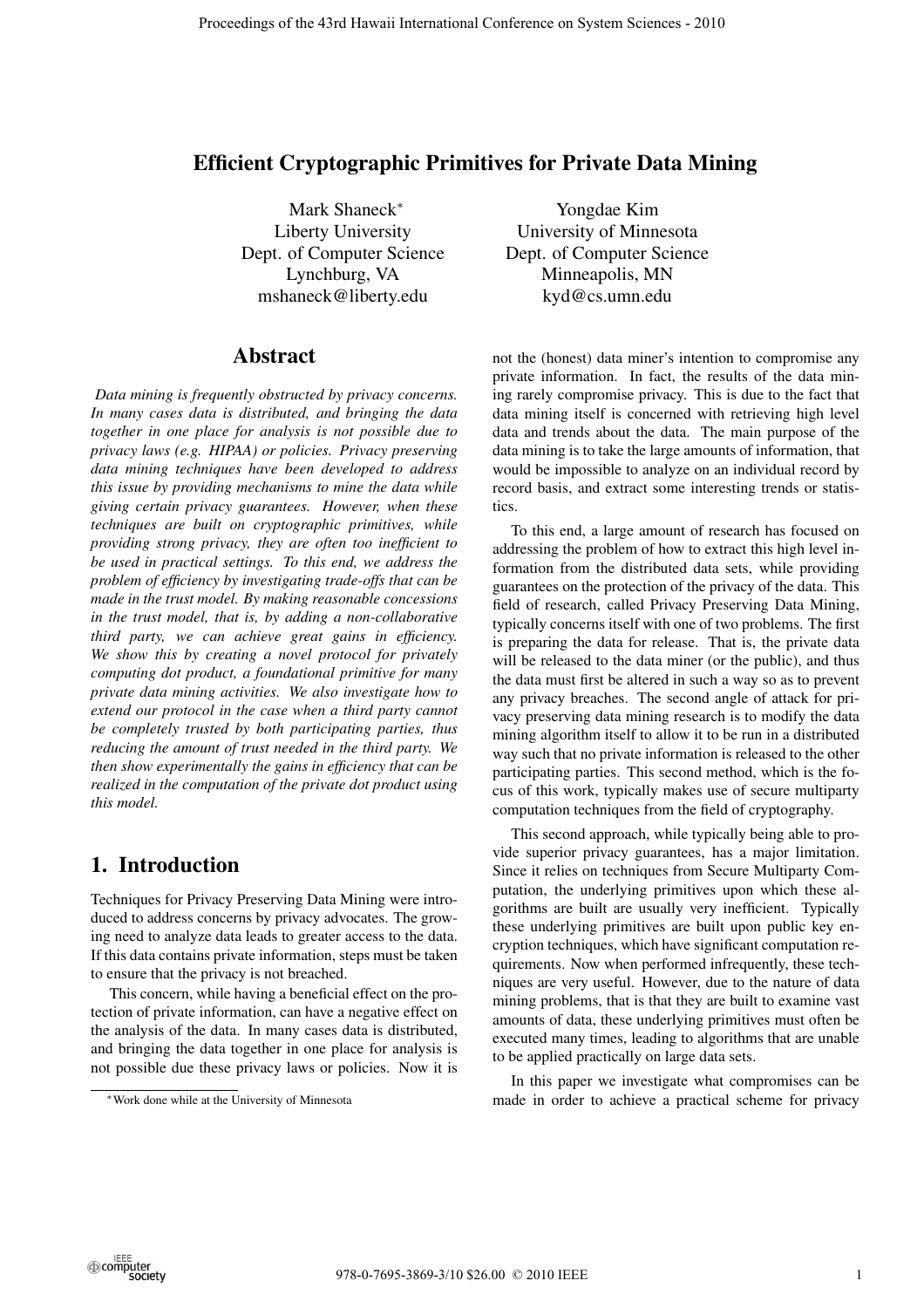preserving data mining. In this work, we focus on one of the most important cryptographic primitives used in privacy preserving data mining - the private computation of dot product. By examining the underlying trust model of the private computations, we can introduce a non-collaborative third party to the effect of greatly simplifying the computations. Previous works [19, 18, 46] have investigated a similar trust model, yet the schemes built were inflexible in the amount of trust required in the third party, in that the third party cannot be distributed. For more details, we refer the reader to Section 5.

The contributions of this work are as follows. First, we modify the trust model to include a semi-trusted third party and examine the practicality of this modification. We then develop a protocol to privately compute the dot product. We also discuss how the dot product protocol can be distributed across multiple "third parties", thus reducing the amount of trust in any single "third party". Finally, we implemented the polynomial-based dot product protocol and evaluated it, comparing it to the current state of the art in secure dot product computation, based on homomorphic encryption.

The remainder of this paper is organized as follows. First we discuss the modification of the trust model and its implications in Section 2. We then discuss the improved protocols in Section 3, including a discussion of its limitations and how they can be address by distributing the third party, reducing the amount of trust required in the third party. We then show in Section 4 the details of the implementation and the results of comparing it with the other main dot product primitive. Finally, we discuss related work in Section 5 and conclude in Section 6.

# **2. Modified Trust Model**

One of the main reasons why efficient secure primitives have not been achieved is because most attempts have been made to ensure that the algorithm is secure in a general setting. This is a desirable goal, but frequently renders the resulting algorithm too inefficient for practical situations. This section, however, addresses the question of what compromises can we make to allow us to construct an efficient and usable dot product algorithm. If there are some reasonable trade-offs that we can make, while not sacrificing security or trivializing the problem, which allow us to construct efficient primitives, then we can enable cryptographic privacy preserving data mining techniques to be more useful in practical settings. It is our claim that, by making the trade-off of a third party, trusted only to not collaborate with others, then we can obtain an efficient protocol for privately computing dot products, comparisons, and divisions. Further, the construction of the dot product protocol allows the non-collaborating third party to be distributed across multiple hosts, reducing the amount of total trust needed in any

single extra party.

At this point the question becomes, is the introduction of a non-collaborating third party really a realistic assumption that we can make? Since we are interested in making cryptographic approaches workable for practical settings, it is important that the model for the problem is a realistic one as well. We claim that this model is in fact realistic in many application scenarios. One situation where this would be a realistic model is one in which the participants are in a cooperative relationship and are mainly prevented from obtaining access to other data by privacy laws. An example of this would be medical data, where doctors or medical researchers are using the data to, for example, diagnose a patient. In this case the third party could be another hospital or even a government agency, such as the Centers for Disease Control and Prevention (CDC) [13], which would be interested in having the results be accurately computed, and could be trusted not to actively try to compromise the data of the patients. Another possibility would be that the third party could be played by an unbiased organization, such as a consumer advocacy group. For example, if the participants were insurance companies trying to perform distributed fraud detection, the third party could be played by the Coalition Against Insurance Fraud [12], which would have an interest not only in participating correctly (to further work against insurance fraud), but also in protecting the privacy of the insured (as they are made up, in part, of consumers and consumer groups).

Attempts have been made in the past to introduce a noncollaborating third party [19, 18, 46]. One of the major limitations of these past approaches is that the third party cannot be distributed. This limits the applicability of the proposed schemes to ones in which the trust to not collude can be placed in a single party. However, in our approach for dot product, the proposed protocol easily distributes from a single non-collaborating party to many, where the trust assumption is that the majority of the parties do not collude with one of the protocol participants (i.e. Alice or Bob).

## **3. Dot Product Protocol**

This primitive is the foundation for many other higher level computations, especially the computation of Euclidean distance shares [47]. In addition, many private data mining protocols have been built using dot product as the main component (e.g. [45]). Thus many private data mining computations can benefit directly from this protocol. The dot product calculation simply computes the value of the dot product of two vectors, where each party has one vector as its input. In this work, we are interested in the computation of additive shares of the result. In other words, we are computing the function  $PDP : (\overrightarrow{x}, \overrightarrow{y}) \mapsto (c_1, c_2)$  where both  $c_1$  and  $c_2$  are uniformly distributed in  $\mathbb{Z}_p$  when viewed in-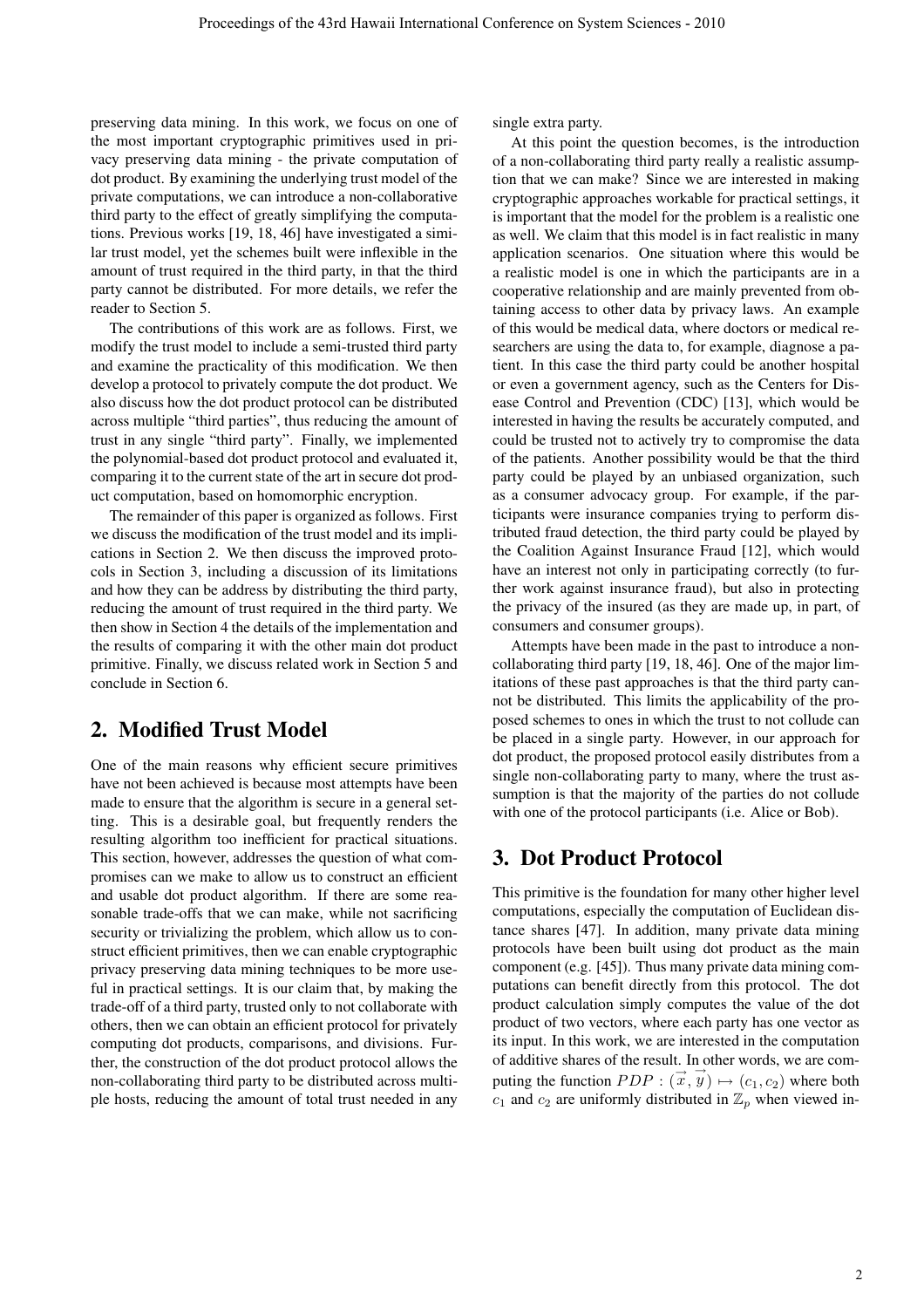dependently, and  $c_1 + c_2 = \vec{x} \cdot \vec{y} \mod p$ , for sufficiently large p.

#### **3.1 Polynomial Secret Sharing**

Our approach is built upon the technique of polynomial secret sharing [42], in which a number (i.e. the secret) is shared by creating a random polynomial over a field which has as its  $y$  intercept the secret, and the shares are simply the values of the polynomial evaluated at different  $x$  values. The degree of the polynomial determines the number of shares required to reconstruct the secret.

Polynomial secret sharing was introduced by Shamir [42] as a method to efficiently share secrets in a way that the secret can be reconstructed when a threshold number of parties collaborate. This is done, informally, by constructing a random polynomial  $f$ , with the degree  $t$  equal to the desired threshold minus 1, and the free coefficient equal to the secret s. The secret is then shared by evaluating the polynomial at different points  $i$ , and sending the values  $f(i)$  to different players. Now as a property of polynomials, given any w shares, where  $w \leq t$ , a player cannot learn any information about the secret s, since there are an infinite number of polynomials of degree  $t$  passing through those  $w$  points. However, with the addition of just one more share, the secret can be retrieved, by reconstructing the unique t-degree polynomial that passes through those  $t + 1$  points.

Furthermore, it has been shown that simple arithmetic (i.e. addition and multiplication) can be done using polynomial shares  $[8, 23]$ . If the polynomial  $f$  shares the secret  $s$ , and the polynomial q shares the secret  $r$ , then the polynomial  $f + q$  shares the secret  $s + r$ , and thus addition of two shares can be done by locally summing shares. Multiplication is similar, in that multiplication of shares results in a polynomial that shares the product of the secrets, however the resulting polynomial is of greater degree and has coefficients that are not independently random. This, however, can be addressed efficiently, by using simple arithmetic and two rounds of communication.

For completeness, we will briefly describe how this can be achieved. Let us assume that  $A$  (with an ID of 1) has the secret s and that  $B$  (with an ID of 2) has the secret  $r$ . Also, let us assume that the party  $C$  (with an ID of 3) is another participant in the protocol. A first sends shares of its secret to B and C, namely  $f(2)$  and  $f(3)$ , and stores its own share  $f(1)$ . B also sends shares of its secret to A and B, namely  $q(1)$  and  $q(3)$  and stores its share  $q(2)$ . Now each party can compute the multiplication of their shares, i.e. A computes  $f(1)g(1)$ , B computes  $f(2)g(2)$ , and C computes  $f(3)g(3)$ . Now these values are re-shared with new polynomials, that is  $h_A(x)$  shares the value  $f(1)q(1)$ ,  $h_B(x)$  shares the value  $f(2)g(2)$ , and  $h_C(x)$  shares the

value  $f(3)g(3)$ . Thus,  $h_B(1)$  and  $h_C(1)$  are sent to A, and so on. Now each party can take the shares that they have to compute new shares of the multiplication, by multiplying the shares with the value from the first row of the inverse of the  $(2t + 1) \times (2t + 1)$  Van Der Monde matrix defined by  $a_{ij} = i^{j-1}$ . In our case,  $t = 1$ , and the values are  $\lambda_1 = 3, \lambda_2 = -3$ , and  $\lambda_3 = 1$ . Thus, for example, A computes its share as  $\lambda_1 h_A(1) + \lambda_2 h_B(1) + \lambda_3 h_C(x)$ . This is shown in Figure 1.

Thus, given polynomial shares of secrets, simple addition and multiplication can be done efficiently, using only multiplications and not modular exponentiations.

#### **3.2. Basic Protocol**

Since we are able to perform multiplication and addition of numbers that are shared in this fashion, we can compute the dot product. We assume that there are two parties and each has  $n$  vectors, each with  $d$  dimensions. Since there are two parties, we can set the degree of the random polynomials to 1 (thus requiring 2 shares to reconstruct the secret).

In a general case, we will want to compute all  $n^2$  pairwise dot products (i.e. if we want to compute all pairwise distances between the data points in two data sets), and thus we describe how to compute these dot products in parallel. For applications that only require single dot products, it is straightforward to set  $n = 1$ , and our technique will reduce to that case. Since the multiplications are done first, and since polynomial secret shares can be added locally, without any interaction, we can compute all the multiplications in parallel first, followed by the local additions, to compute all the needed shares. Since the polynomial secret share multiplication scheme requires two rounds of communication, and we can do all the multiplications in parallel, then we only need two rounds of communication to compute all  $n^2$  dot products.

More formally, let us assume that  $A$  has  $n$  vectors  $\vec{x}_1, \ldots, \vec{x}_n$  and that B has n vectors  $\vec{y}_1, \ldots, \vec{y}_n$ . Each vector has d dimensions, which will be denoted as  $\vec{x_i}$  $\langle x_{i1}, \ldots, x_{id} \rangle$ . Together they are trying to compute  $\vec{x}_i \cdot \vec{y}_j$ for  $1 \leq i, j \leq n$ . Thus, they need to compute the multiplications  $x_{ik}y_{jk}$  for  $1 \leq i, j \leq n$  and  $1 \leq k \leq d$ . These values can be computed using the scheme from [8, 23], given that the individual components are first shared polynomially. Let us call  $A$ 's (resp.  $B$ 's) shares resulting from this multiplication  $(x_{ik}y_{jk})^A$  (resp.  $(x_{ik}y_{jk})^B$ ). Once these are computed, the dot product shares  $(\vec{x}_i \cdot \vec{y}_j)^A$  and  $(\vec{x}_i \cdot \vec{y}_j)^B$  can be computed by locally computing (respectively)  $\sum_{k=1}^{d} (x_{ik}y_{jk})^{\hat{A}}$  and  $\sum_{k=1}^{d} (x_{ik}y_{jk})^{\hat{B}}$ . This, when done for each  $i$  and  $j$  will give the polynomial shares for each pairwise dot product.

The specification of the dot product requires that the output be additively shared, so we must convert from poly-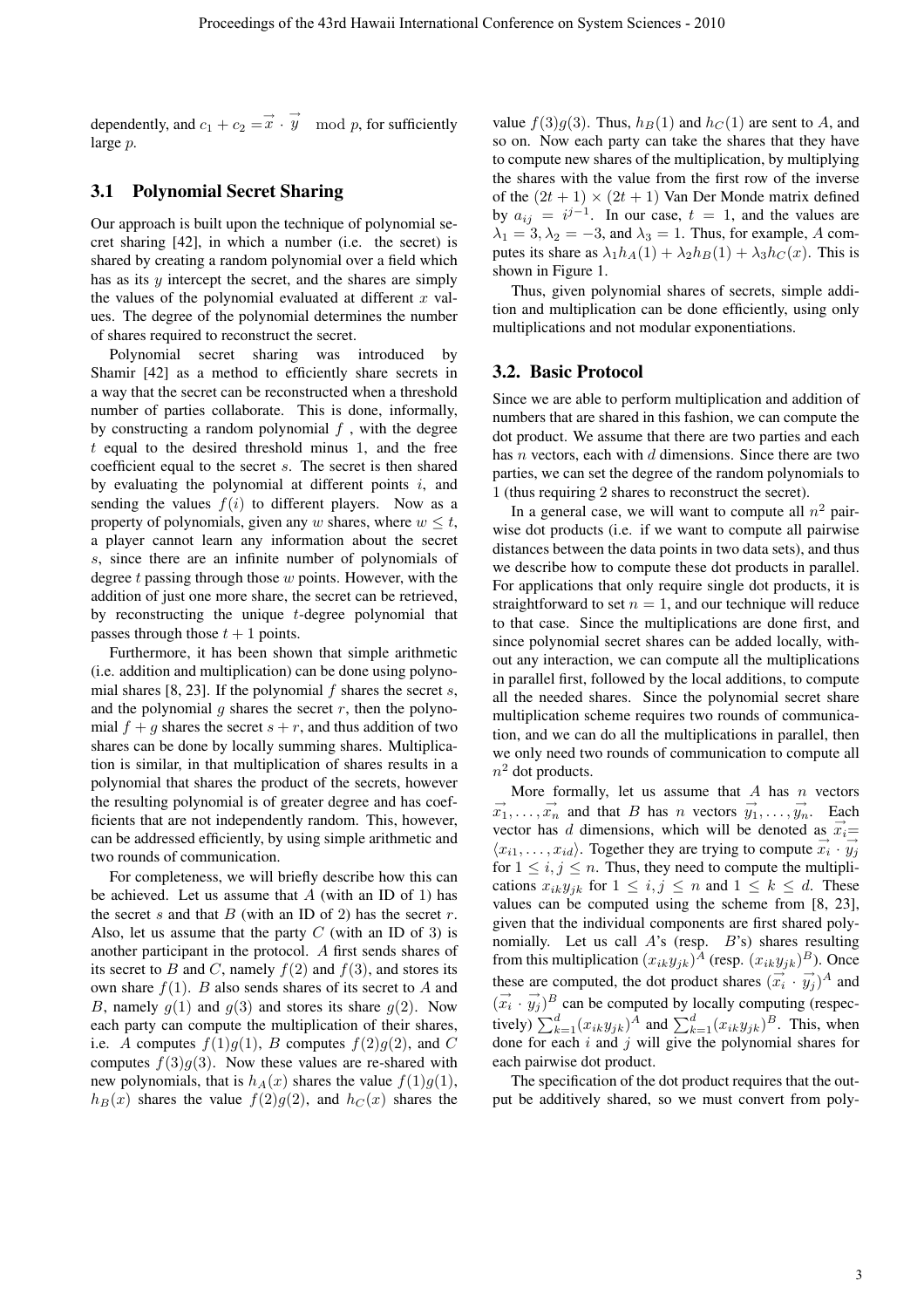

Figure 1: Polynomial Share Multiplication Protocol

nomial shares to additive shares. However, this is a well known technique [2]. Since this dot product protocol is simply a repeated application of the secure polynomial secret share multiplication protocol, the security proof that this dot product protocol is information-theoretically secure is straightforward, and thus is omitted.

#### **3.3 Distributing the Third Party**

One of the most obvious drawbacks from this trust model is the fact that it requires the use of a third party. In order to multiply the polynomial shares [8, 23] for a polynomial of degree t, we need to have at least  $2t + 1$  players. In our case  $t = 1$  (since there are two parties), and thus we require 3 parties. In making this observation, we must discuss what role this extra player must play, and how must trust is required for this player. It turns out that this player needs only to be trusted to not collaborate with either of the other parties. If the third player does not collaborate, he only sees uniformly distributed random values, and thus learns no information about the other parties' data. However, since the degree of the polynomial is 1, any two shares of a given secret are sufficient to recover the secret. Thus, the security of our scheme relies on the non-collaboration of the third party that is used.

However, it would be desirable to reduce the amount of trust in this third party. This can be achieved by using more than one "third" party. By the nature of polynomial secret sharing schemes, we can simply use a higher degree polynomial. The effect of increasing the degree of the polynomial is such that more parties would need to collaborate to break the security of the protocol. In fact, in order to break the protocol, a majority of the third parties will need to collaborate. Of course, increasing the number of parties also increases the required communication. For  $m = 2t + 1$  parties, the communication requirement is  $O(m^2)$ . Thus the level of trust required in the additional parties can be distributed across several entities.

## **4. Dot Product Protocol Efficiency**

In this section we compare the efficiency of the proposed dot product protocol with the standard protocol based on homomorphic encryption, followed by a discussion on the limitations of this approach as opposed to other approaches.

In this section we examine how the performance of our dot product protocol compares to the standard method of computing dot product [25], which is based on homomorphic encryption. When computing the dot product using homomorphic encryption, one party encrypts each vector component individually, which it then sends to the other party. Due to the homomorphic properties of Paillier's cryptosystem [39], both addition and multiplication can be performed on the plain-texts, without ever decrypting. This enables the dot products to be computed without decrypting, and a random value added, with this resulting encrypted value sent back to the original party. This party can then decrypt, thus providing both parties with additive shares, which appear random when viewed independently. We have implemented both this scheme and the polynomial based scheme (using the GMP [24] library).

One of the most intensive uses of this dot product protocol are those in which all pairwise dot products are computed between two (horizontally partitioned) sets of data [43, 47]. This is the situation that we emulate in our experimental analysis. In our experiment, we generate  $n$ vectors (randomly) with  $d$  dimensions. We then execute the dot product protocol to compute shares of all  $n^2$  pairwise dot products. This time is measured and plotted for the different values of *n*. We kept  $d$  constant, equal to 10 throughout these experiments. Both protocols are linearly dependent on d, and one can extrapolate the results to see how the performance would compare when  $d$  is increased. The most important item in the performance is that while the number of additions and multiplications are somewhat higher for the polynomial scheme, the additions and multiplications done in the homomorphic scheme are executed using modular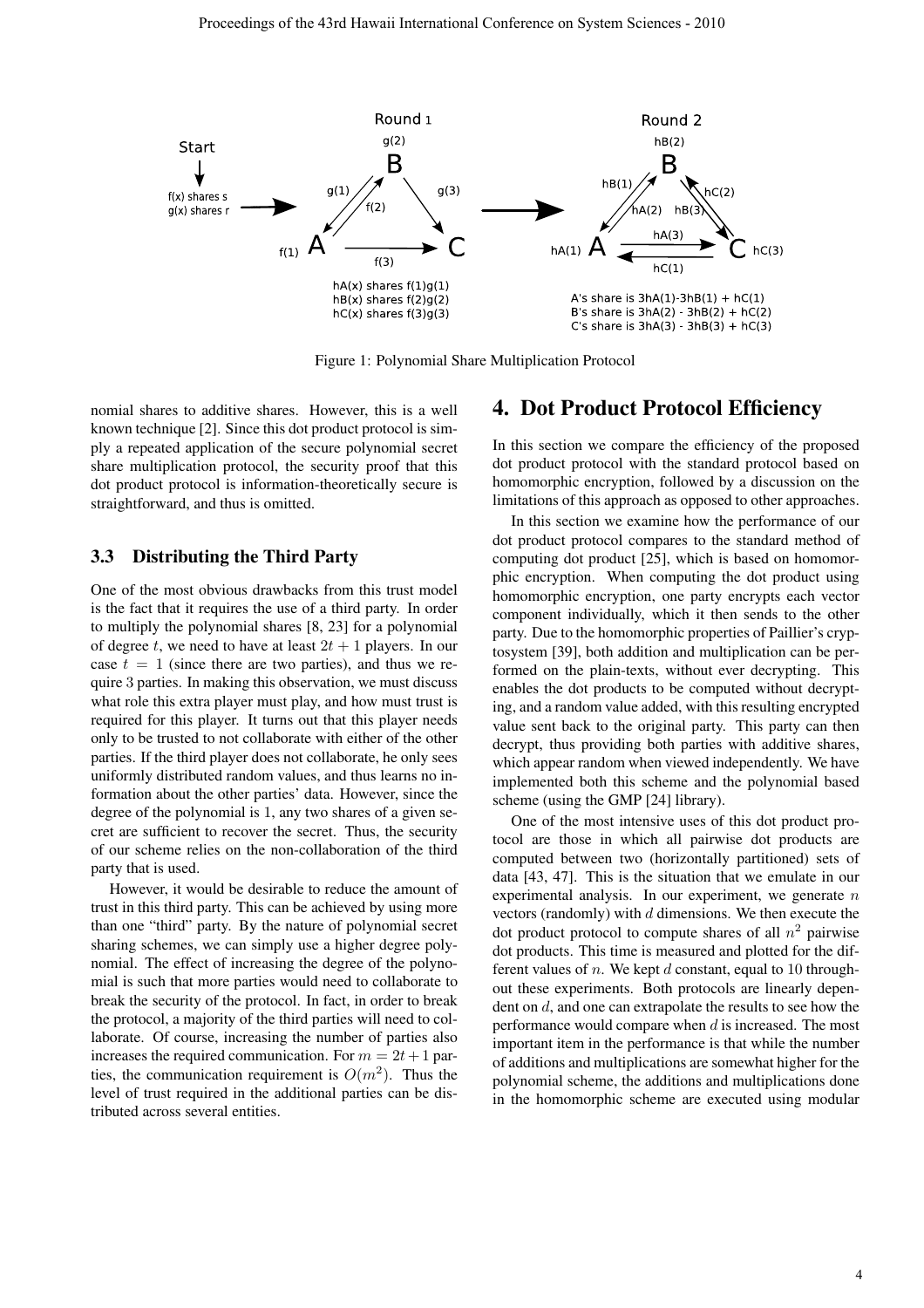exponentiation, whereas the polynomial scheme computes them with regular addition and multiplication.

Before looking at the results from the experiments, let us take a look at the expected results, based on a theoretical analysis. First, for the communication we can see that the number of elements that are sent (total bandwidth) for the homomorphic scheme is  $nd + n^2$ , as first each vector component is encrypted and sent by the first party to the second party, and then the  $n^2$  dot product shares are sent back to the first party. The polynomial scheme has a higher required number of elements, with  $4nd + 4n^2d^1$ . However, since the elements for the homomorphic scheme are ciphertexts (from Paillier's scheme), and we are using an RSA modulus of 1024 bits, then the elements are each 2048 bits. On the other hand, the elements in the polynomial scheme are simply elements from the field we are working in, which is fixed at  $2m + d + 1$  bits. Unless the data mining application requires very large numbers, or (more likely) very high number of dimensions, the polynomial scheme will in fact require less overall bandwidth.

For the computation requirement, we see a much larger difference between the two schemes. Let us assume that, for the homomorphic scheme, party  $A$  encrypts all of its components and sends them to  $B$ , who performs the homomorphic operations, and finally A decrypts the shares. We also assume that each party has  $m$  vectors with  $d$  dimensions. Also, we assume that Paillier is optimized through the use of precomputation, where the encryptions are partially computed ahead of time, which reduces the number of modular exponentiations from 2 to 1 per encryption. Finally, we will ignore modular additions, as they will be vastly overshadowed by the modular multiplications and exponentiations.

We can see that the total computational load for  $A$  is  $md$ encryptions and  $m^2$  decryptions. Similarly, for B the load is  $m^2d$  homomorphic multiplications,  $m^2d+m^2$  homomorphic additions, and  $m^2$  encryptions. Now to express this in terms of modular exponentiations, we note that each Paillier encryption requires 1 modular exponentiation and 1 modular multiplication, and each decryption requires 1 modular exponentiation and 2 modular multiplications. Also, a homomorphic multiplication under the Paillier scheme requires 1 modular exponentiation and a homomorphic addition requires 1 modular multiplication. This all adds up to a load of  $m^2 + md$  modular exponentiations and  $2m^2 + md$ modular multiplications for A and  $m^2d + m^2$  modular exponentiations and  $m^2d + 2m^2$  modular multiplications for B. We also point out here that the modular operations are done using the value  $n^2$  as the modulus, where n is an RSA modulus. Thus, for a 1024 bit RSA modulus, the operations

are done using a 2048 bit modulus. Now for the polynomial scheme, let us assume that we are using polynomials of degree 1, since we are evaluating a two-party function. Thus, a polynomial evaluation is equivalent to 1 modular multiplication. In the first round of the protocol, both  $A$  and  $B$ are required to perform 3md polynomial evaluations, and thus 3md modular multiplications. In the second round of the protocol, all three parties are required to perform  $2m^2d$ polynomial evaluations, with  $A$  and  $B$  performing an additional  $4m^2d$  modular multiplications. Thus, A and B have to perform a total of  $6m^2d + 3md$  modular multiplications and the third party must perform  $2m^2d$  modular multiplications. Also note here that the modular operations are done within the field specified above, which is larger than the largest possible dot product. The computational load is summarized in Table 1.

We can see that while the polynomial scheme requires a small constant factor more modular multiplications, there are no modular exponentiations. As such, the polynomial scheme will vastly outperform the homomorphic encryption based scheme in terms of computational load.

Note that in [48] various comparisons were performed using some optimizations that were mentioned in [25]. We did not implement these optimizations, however we refer the interested reader to [48] for details about how these optimizations can improve the efficiency of the homomorphic encryption based dot product protocol. The majority of these optimizations are proposed for binary vectors, and as we are targeting a more general solution, these are not included in this comparison.

#### **4.1. Experimental Evaluation**

We implemented both the polynomial scheme described in this paper and the standard homomorphic scheme [25]. We used Paillier's cryptosystem [39] as the homomorphic encryption scheme required, which we implemented using the GMP Library [24]. The homomorphic scheme required two parties, for which we used two computers. The second party, which performs the homomorphic operations, was run on a 3.8 GHz dual-processor 64-bit machine, with 2 MB cache and 2 GB memory. The first party, which performs the initial encryption and final decryption, was run on a 2.2 GHz single processor 32-bit machine with 512 KB cache and 1 GB memory. These two machines were both located on the University of Minnesota network, separated by 2 hops, with a mean ping time of approximately 0.6 milliseconds. For the polynomial scheme, the parties designated  $A$  and  $B$  were both run on the dual processor machine, with the non-collaborating third party run on the single processor machine.

The first graph (Figure 2) shows the comparison between the homomorphic scheme and the polynomial scheme. The

<sup>&</sup>lt;sup>1</sup>This assumes a certain optimization where the third party does nothing that it does not need to do. In particular, it does not compute shares of the product as the two main parties do, but rather participates at a minimum level.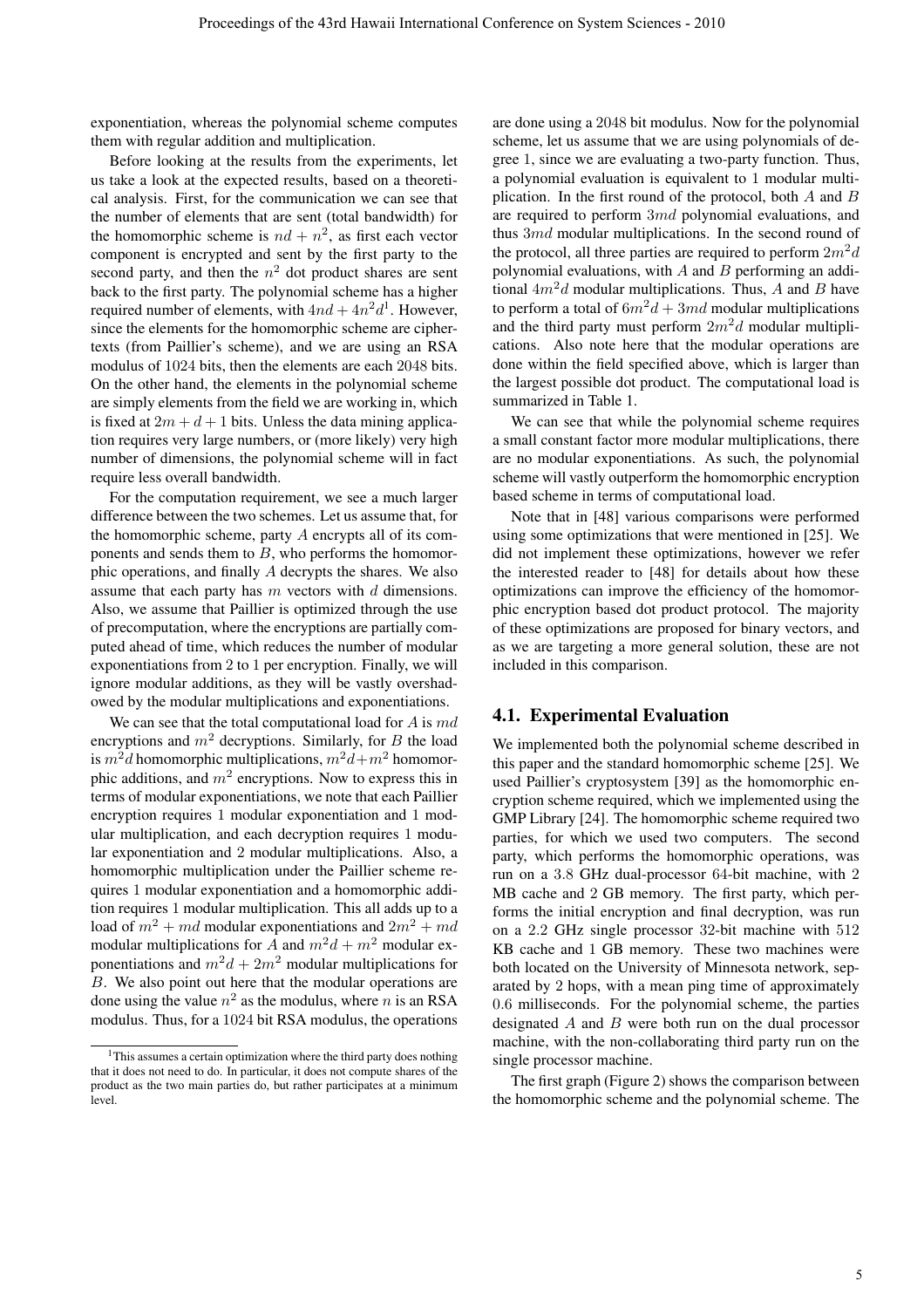|       | Homomorphic Scheme |                      | Polynomial Scheme |             |
|-------|--------------------|----------------------|-------------------|-------------|
| Party | Mod. Exp.          | Mod. Mult.           | Mod. Exp.         | Mod. Mult.  |
| A     | $m^2+md$           | $\overline{2m^2+md}$ |                   | $6m^2d+3md$ |
| B     | $m^2d+m^2$         | $m^2d + 2m^2$        |                   | $6m^2d+3md$ |
|       |                    |                      |                   | $2m^2d$     |

Table 1: Comparison of Computation Requirements

numbers shown are for the party that took the longest<sup>2</sup>. As we can see, the polynomial scheme provides a speedup of over three orders of magnitude, around 1000X (for  $n =$ 100) to 1500X (for  $n = 500$ ). This is quite significant in that for  $n = 500$ , i.e. where each party has 500 vectors, it takes only about 13 seconds for the polynomial scheme, as opposed to 5.5 hours for the homomorphic encryption scheme. We can see this as well in the projected run times, shown in Figure 3, which shows projected run times based on the experimental results for values of  $n$  from 1,000 to 1, 000, 000. For *n* equal to 1, 000, 000, the homomorphic scheme will take almost 2, 500 years to complete while the polynomial scheme takes just 1.68 years. Now obviously neither scheme is really feasible for such a large input, and we discuss future work to approach this in Section 6. However, as we look at smaller sized problems, we see that the proposed dot product scheme can realistically be used. For example, for  $n = 100,000$ , the polynomial scheme will finish in (projected) 6 days, whereas the homomorphic scheme will take (projected) 24 years. For  $n = 10,000$ , the polynomial scheme will take (projected) 1.5 hours to complete, whereas the homomorphic scheme will take (projected) over 90 days. Thus, using this scheme, we can see that sizable problems can be tackled using this scheme in realistic amounts of time.

## **5. Related Work**

Much work has been done in the field of Secure Multiparty Computation, starting with the seminal work by Yao [49], when he posed the Millionaire's Problem. This led to the proposal of the general solution [26] which states that any computable functionality can be computed securely. At a high level this works since every computable functionality can be reduced to the evaluation of a circuit, and the general solution gives protocols for computing a logically complete set of Boolean circuit gates. However, this is typically too inefficient for computations of any significant size, and thus much work has been done to reduce problems to certain primitives and to provide solutions for those primitives. These primitives include protocols such as Oblivious Transfer [40, 22, 16, 38, 44, 1, 36], Oblivious Polynomial Evaluation [37], Homomorphic Encryption [39], and Secure Comparison [28, 31, 9, 35] (i.e. solutions to Yao's Millionaire Problem).

In addition to general secure primitives, there are primitives that are highly applicable to data mining. The most prominent of these is the dot product, to which we proposed an improvement in this work. Many solutions to the dot product have been proposed [19, 18, 29, 45, 25, 17, 41], and since it is of such importance in this work we will highlight some of the proposed solutions.

The most closely related work is by Du and Zhan [19, 18] in which they propose a similar trust model, in which a third party is introduced that is trusted to not collaborate. This third party sends random values to the two parties participating in the dot product protocol, which they can use to compute the shares of the dot product. The efficiency gain is similar to ours. However the main difference is that since the third party sends random values which are used to blind the vector components, the third party cannot be distributed to reduce the trust, while our solution for dot product has the ability to increase the degree of the polynomial and include multiple third parties, with the stipulation that a majority of them are trusted to not collaborate. Thus, while the two solutions are similar in the case of three parties, our dot product solution has a distinct advantage in that it can be extended to five or more parties to reduce the amount of trust in any given party.

Other dot product protocols have been proposed that make use of random matrices to blind the data [29, 45]. These protocols require only two parties to be involved and do not require public key techniques for their computation and thus are efficient. However, they do not have security proofs, and thus it is difficult to guarantee that they do not leak information. In fact, one [45] has been proven to be insecure [25]. Also, dot product protocols have been proposed that make use of Oblivious Transfer [17]. This too was proven insecure [25], and thus stresses the importance of using provably secure protocols, instead of protocols that have security arguments without an associated proof of security. Without these proofs, we cannot be certain that the protocols are indeed secure.

Dot product protocols have also been proposed that make use of public key techniques, most notably Goethals et al. [25], where homomorphic encryption is used to construct

<sup>2</sup>Since the messaging was asynchronous, the parties can have different (though similar) run times, and thus the longest run time was selected in each case as representative of the worst case scenario.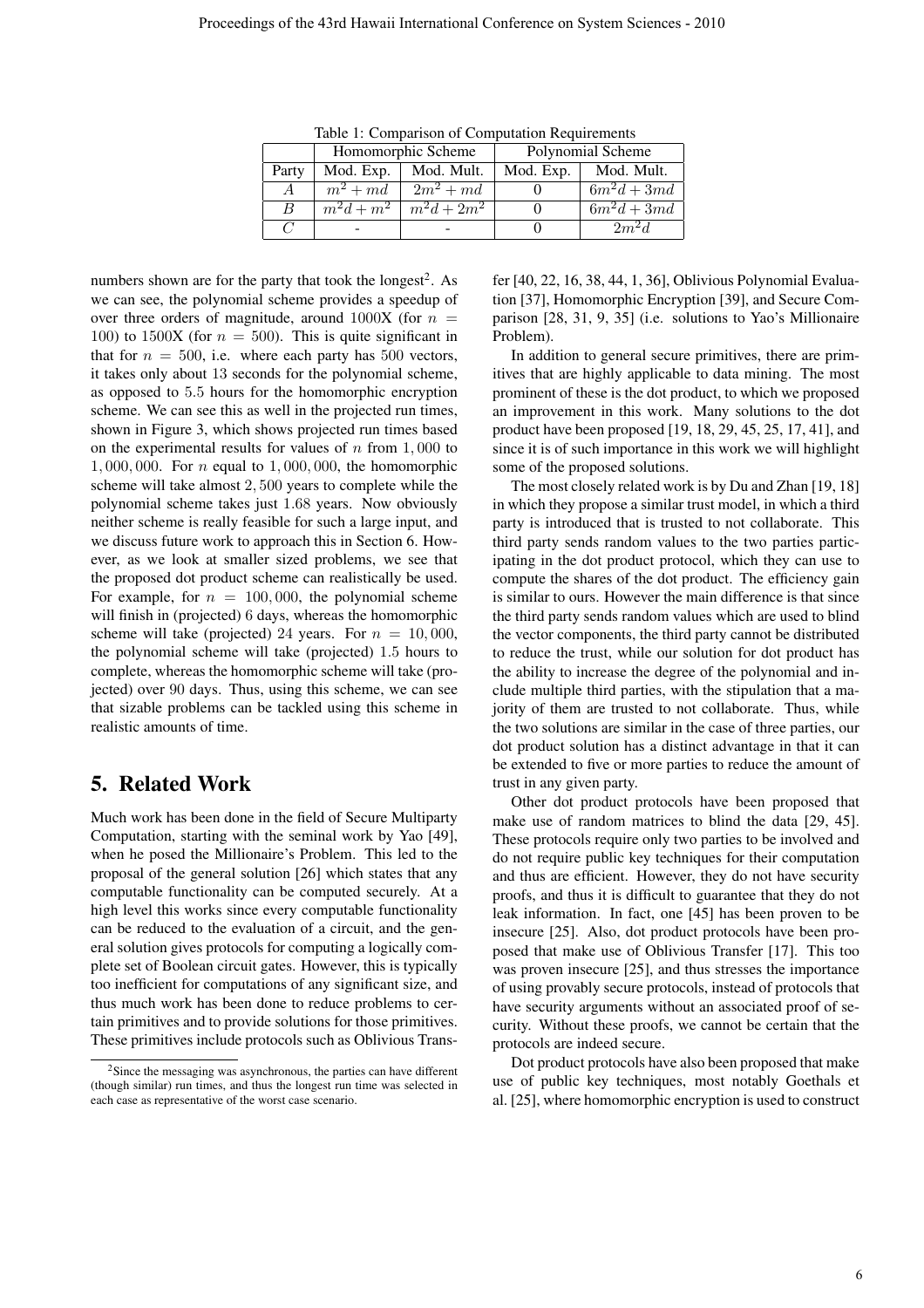

Figure 2: Experimental Run Times

a provably secure dot product protocol. The major limitation however of this approach is that it is computationally intensive, and too inefficient to be used in computing large numbers of dot products. Other techniques for computing dot products include using stochastic processes [41].

## **6. Conclusion and Future Work**

In this work we have explored the benefits that can be gained from a change in the trust model. By introducing a semi-trusted (non-collaborative) third party, we can achieve significant gains in performance, bringing many applications of cryptographically secure data mining much closer to being practical on data sets of useful size.

For future work we intend to continue to investigate trade-offs that can be made to improve performance, in particular for the area of nearest neighbor search, a higher level data mining computation that relies on the primitives discussed in this paper, and forms the basis of many other data mining algorithms, such as LOF outlier detection [10, 11], kNN classification [15], and SNN clustering [20, 21, 30]. The main trade-off we intend to investigate is in accuracy. Much work has been done in the area of approximate nearest neighbor search [5, 3, 4, 6, 7, 14, 27, 32, 33]. We intend to investigate if these methods can also be applicable in a privacy preserving setting. Another method of achieving a performance gain in nearest neighbor search is to reduce the search space. By searching a subset of the remote data set for neighbors of a given point, we can reduce the complexity of the search, with the obvious implication that some true neighbors may be missed. However, if the search space is reduced in such a way that mainly nearby points are searched and remote points are ignored, then the missed neighbors will be minimized, and the erroneous neighbors that are found may be close enough. However metrics to accurately measure the effectiveness of the search need to be developed and ideally, guarantees need to be provided, so that there are firm bounds placed on the loss of accuracy, and quantitative measures in place of the actual effects of



Figure 3: Projected Run Times For Large Inputs

the accuracy loss.

## **References**

- [1] Bill Aiello, Yuval Ishai, and Omer Reingold. Priced Oblivious Transfer: How to Sell Digital Goods. In *Proceedings of Advances in Cryptology - Eurocrypt*, 2001.
- [2] Joy Algesheimer, Jan Camenisch, and Victor Shoup. Efficient Computation Modulo a Shared Secret with Application to the Generation of Shared Safe-Prime Products. In *Proceedings of the 22nd Annual International Cryptology Conference on Advances in Cryptology*, 2002.
- [3] Sunil Arya and Theocharis Malamatos. Linear-Size Approximate Voronoi Diagrams. In *Proceedings of the ACM-SIAM Symposium on Discrete Algorithms*, 2002.
- [4] Sunil Arya, Theocharis Malamatos, and David Mount. Space-Efficient Approximate Voronoi Diagrams. In *Proceedings of the Symposium on Theory of Computing*, 2002.
- [5] Sunil Arya and David Mount. Approximate Nearest Neighbor Queries in Fixed Dimensions. In *Proceedings of the ACM-SIAM Symposium on Discrete Algorithms*, 1993.
- [6] Sunil Arya, David Mount, Nathan Netanyahu, Ruth Silverman, and Angela Wu. An Optimal Algorithm for Approximate Neaest Neighbor Searching in Fixed Dimensions. In *Proceedings of the ACM-SIAM Symposium on Discrete Algorithms*, 1994.
- [7] Sunil Arya, David M. Mount, Nathan S. Netanyahu, Ruth Silverman, and Angela Y. Wu. An Optimal Algorithm for Approximate Nearest Neighbor Searching Fixed Dimensions. *Journal of the ACM*, 45(6):891–923, 1998.
- [8] Michael Ben-Or, Shafi Goldwasser, and Avi Wigderson. Completeness Theorems for Non-Cryptographic Fault-Tolerant Distributed Computation. In *Proceedings of the 20th Annual Symposium on the Theory of Computing*, 1988.
- [9] Ian Blake and Vladimir Kolesnikov. Conditional Encrypted Mapping and Comparing Encrypted Numbers. In *Proceedings of Financial Cryptography*, 2006.
- [10] M. M. Breunig, H.-P. Kriegel, R. T. Ng, and J. Sander. OPTICS-OF: Identifying Local Outliers. In *Proceedings of the Third European Conference on Principles of Data Mining and Knowledge Discovery*, 1999.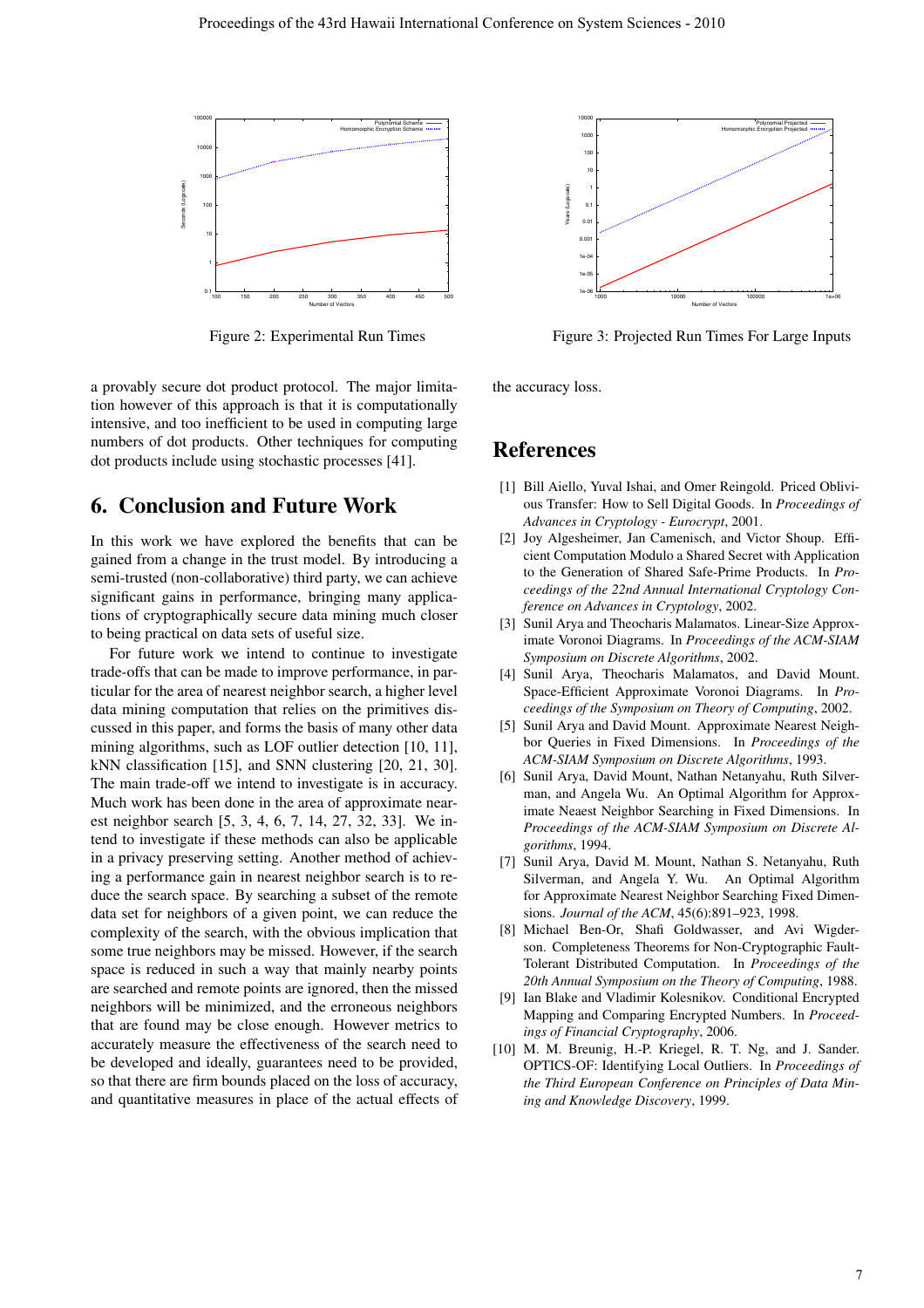- [11] M. M. Breunig, H.-P. Kriegel, R. T. Ng, and J. Sander. LOF: Identifying Density-Based Local Outliers. In *Proceedings of the ACM International Conference on Management of Data*, 2000.
- [12] Coalition Against Insurance Fraud. http://www. insurancefraud.org, 2007.
- [13] Centers for Disease Control and Prevention. http:// www.cdc.gov/, 2007.
- [14] Kenneth Clarkson. An Algorithm for Approximate Closestpoint Queries. In *Proceedings of the ACM Symposium on Computational Geometry*, 1994.
- [15] T.M. Cover and P.E. Hart. Nearest Neighbor Pattern Classification. *IEEE Transactions on Information Theory*, 13(1):21– 27, 1967.
- [16] Claude Crépeau. Equivalence Between Two Flavours of Oblivious Transfer. In *Proceedings of Advances in Cryptology*, 1987.
- [17] Wenliang Du and Mikhail Atallah. Privacy-Preserving Cooperative Statistical Analysis. In *Proceedings of the 17th Annual Computer Security Applications Conference*, 2001.
- [18] Wenliang Du and Zhijun Zhan. A Practical Approach to Solve Secure Multi-party Computation Problems. In *Proceedings of the 2002 Workshop on New Security Paradigms*, 2002.
- [19] Wenliang Du and Zhijun Zhan. Building Decision Tree Classifier on Private Data. In *Proceedings of the Workshop on Privacy, Security, and Data Mining at The 2002 IEEE International Conference on Data Mining*, 2002.
- [20] Levent Ertöz, Michael Steinbach, and Vipin Kumar. A New Shared Nearest Neighbor Clustering Algorithm and its Applications. In *Workshop on Clustering High Dimensional Data and its Applications, Proceedings of Text Mine '01, First SIAM International Conference on Data Mining*, 2001.
- [21] Levent Ertöz, Michael Steinbach, and Vipin Kumar. Finding Clusters of Different Sizes, Shapes, and Densities in Noisy, High Dimensional Data. In *Proceedings of the SIAM International Conference on Data Mining*, 2003.
- [22] S. Even, O. Goldreich, and A. Lempel. A Randomized Protocol for Signing Contracts. *Communications of the ACM*, 28(6):637–647, 1985.
- [23] Rosario Gennaro, Michael Rabin, and Tal Rabin. Simplified VSS and Fast-Track Multiparty Computations with Applications to Threshold Cryptography. In *Proceedings of the 17th Annual ACM Symposium on Principles of Distributed Computing*, 1998.
- [24] GNU Multiple Precision Arithmetic Library. http:// www.swox.com/gmp/, 2007.
- [25] Bart Goethals, Sven Laur, Helger Lipmaa, and Taneli Mielikeinen. On Private Scalar Product Computation for Privacy-Preserving Data Mining. In *Proceedings of the 7th Annual International Conference in Information Security and Cryptology*, 2004.
- [26] Oded Goldreich. *The Foundations of Cryptography*, volume 2. Cambridge University Press, 2004.
- [27] Piotr Indyk and Rajeev Motwani. Approximate Nearest Neighbors: Towards Removing the Curse of Dimensionality. In *Proceedings of the Symposium on Theory of Computing*, 1998.
- [28] Ioannis Ioannidis and Ananth Grama. An Efficient Protocol for Yao's Millionaire's Problem. In *Proceedings of the Hawaii International Conference on System Sciences*, 2003.
- [29] Ioannis Ioannidis, Ananth Grama, and Mikhail Atallah. A Secure Protocol for Computing Dot-Products in Clustered and Distributed Environments. In *Proceedings of the 31st International Conference on Parallel Processing*, 2002.
- [30] R. A. Jarvis and E. A. Patrick. Clustering Using a Similarity Measure Based on Shared Nearest Neighbors. *IEEE Transactions on Computers*, C22(11):1025–1034, 1973.
- [31] Eike Kiltz, Ivan Damgaard, Matthias Fitzi, Jesper Buus Nielsen, and Tomas Toft. Unconditionally Secure Constant Round Multi-Party Computation for Equality, Comparison, Bits and Exponentiation. In *Proceedings of the third Theory of Cryptography Conference*, 2006.
- [32] Jon Kleingberg. Two Algorithms for Nearest-Neighbor Search in High Dimensions. In *Proceedings of The ACM Symposium on Theory of Computing*, 1997.
- [33] Eyal Kushlevitz, Rafail Ostrovsky, and Yuval Rabani. Efficient Search for Approximate Nearest Neighbor in High Dimensional Spaces. In *Proceedings of The ACM Symposium on Theory of Computing*, 1998.
- [34] Sven Laur and Helger Lipmaa. On Private Similarity Search Protocols. In *Proceedings of the 9th Nordic Workshop on Secure IT Systems*, 2004.
- [35] Hsiao-Ying Lin and Wen-Guey Tzeng. An Efficient Solution to the Millionaires' Problem Based on Homomorphic Encryption. In *Proceedings of the Third International Conference on Applied Cryptography and Network Security*, 2005.
- [36] Helger Lipmaa. An Oblivious Transfer Protocol with Log-Squared Communication. In *Proceedings of the 8th Information Security Conference*, 2005.
- [37] Moni Naor and Benny Pinkas. Oblivious Transfer and Polynomial Evaluation. In *Proceedings of the 31st Annual ACM Symposium on Theory of Computing*, 1999.
- [38] Moni Naor and Benny Pinkas. Efficient Oblivious Transfer Protocols. In *Proceedings of the 12th Annual Symposium on Discrete Algorithms*, 2001.
- [39] Pascal Paillier. Public-Key Cryptosystems Based on Composite Degree Residuosity Classes. In *Proceedings of Eurocrypt*, 1999.
- [40] Michael Rabin. How to Exchange Secrets by Oblivious Transfer. Technical Report Technical Report TR-81, Harvard University, 1981.
- [41] Pradeep Ravikumar, William W. Cohen, and Stephen E. Fienberg. A Secure Protocol for Computing String Distance Metrics. In *Proceedings of the ICDM Workshop on Privacy and Security Aspects of Data Mining*, 2004.
- [42] Adi Shamir. How to Share a Secret. *Communications of the ACM*, 22(11):512–613, 1979.
- [43] Mark Shaneck, Yongdae Kim, and Vipin Kumar. Privacy Preserving Nearest Neighbor Search. Technical Report 06- 014, University of Minnesota, 2006.
- [44] Wen-Guey Tzeng. Efficient 1-Out-of-n Oblivious Transfer Schemes with Universally Usable Parameters. *IEEE Transactions on Computers*, 53(2):232–240, 2004.
- [45] Jaideep Vaidya and Chris Clifton. Privacy-Preserving Association Rule Mining in Vertically Partitioned Data. In *Pro-*